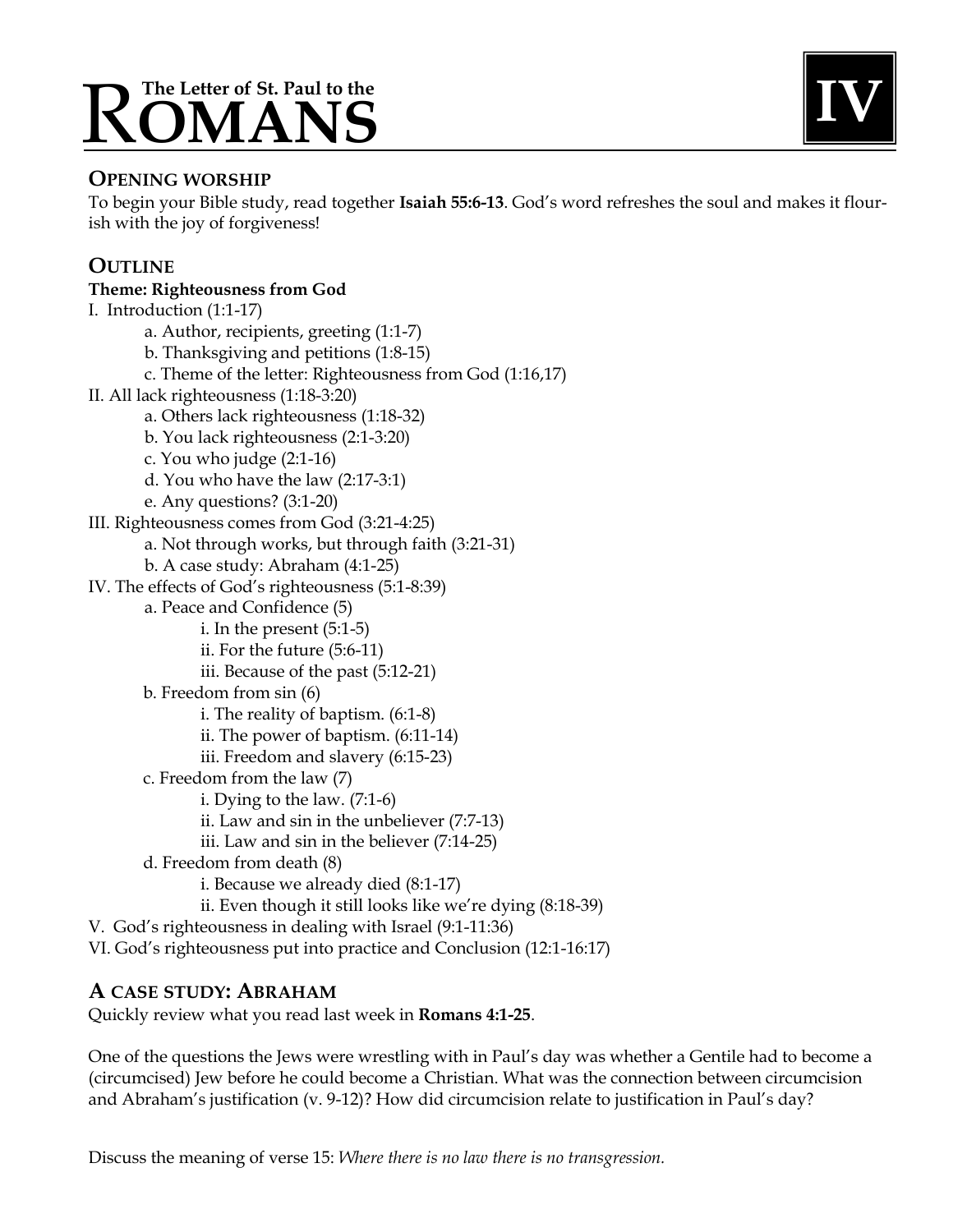Describe Abraham's faith. How does it compare to your faith today? In what ways was it similar or different?

In verses 22-24 Paul talks about God *crediting* righteousness through faith. Describe what this picture means to you.

Look closely at verse 25. For whom did Jesus die? For whom did Jesus rise again? What does this say about God's justification?

The term for the justification described in Romans 4:25 is:

\_\_\_\_\_\_\_\_\_\_\_\_\_\_\_\_\_\_\_\_\_\_\_\_\_\_\_\_\_\_\_\_\_\_\_\_\_\_\_\_\_\_\_\_\_\_\_.

#### **INTRODUCTION TO CHAPTER 5**

God has justified us in Christ. Through Jesus our sins have been removed, and in their place stands the righteousness of Christ. Through the powerful working of God the Holy Spirit, we appropriate this completed gift, and Jesus' obedience becomes our own.

Now Paul celebrates the practical results of God's righteous verdict. Peace and joy, confidence and hope, salvation from wrath—all these and more are ours because of God's gracious gift.

#### **PEACE AND CONFIDENCE**

**Read Romans 5:1-11** and answer the following questions:

Describe what Paul means by "*peace with God through our Lord Jesus Christ*" (v. 5).

Explain the meaning of verse 2: *Through* [Jesus] *we have gained access by faith into this grace in which we now stand, and we rejoice in the hope of the glory of God.*

How do you feel when you have a splitting headache? When you are facing surgery? When you lose a loved one? When you are ridiculed for Christ? When death knocks at your door? Why can we really "*also rejoice in our sufferings*"?

Describe what these words mean to you: Perseverance

Character

Hope

In Ephesians 1:13,14 the Holy Spirit is described as a deposit guaranteeing what is to come. In Romans 5:5, Paul uses similar language. What does this mean for you?